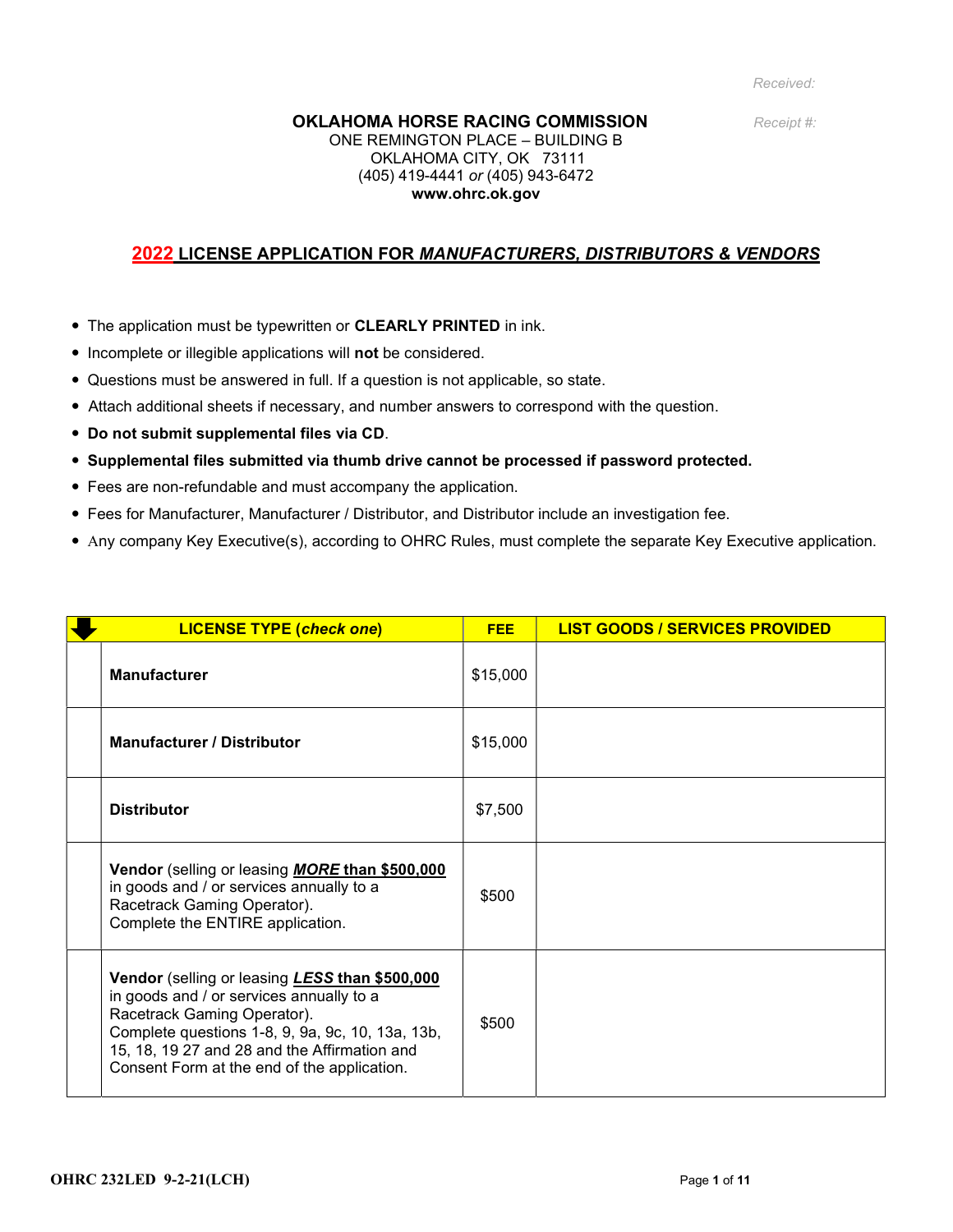## I. GENERAL INFORMATION

| 2)  |                                                                                                                                                                                                                                                                    |  |  |  |  |  |  |
|-----|--------------------------------------------------------------------------------------------------------------------------------------------------------------------------------------------------------------------------------------------------------------------|--|--|--|--|--|--|
|     |                                                                                                                                                                                                                                                                    |  |  |  |  |  |  |
|     |                                                                                                                                                                                                                                                                    |  |  |  |  |  |  |
|     |                                                                                                                                                                                                                                                                    |  |  |  |  |  |  |
|     |                                                                                                                                                                                                                                                                    |  |  |  |  |  |  |
|     |                                                                                                                                                                                                                                                                    |  |  |  |  |  |  |
|     |                                                                                                                                                                                                                                                                    |  |  |  |  |  |  |
|     |                                                                                                                                                                                                                                                                    |  |  |  |  |  |  |
|     |                                                                                                                                                                                                                                                                    |  |  |  |  |  |  |
|     |                                                                                                                                                                                                                                                                    |  |  |  |  |  |  |
| 9)  | Applicant is a: (Check one)                                                                                                                                                                                                                                        |  |  |  |  |  |  |
|     | $\Box$ Corporation<br>$\Box$ Partnership<br>$\Box$ Unincorporated Association<br>□ Sole Proprietorship<br>$\Box$ LLC<br>□Other: ___________________________                                                                                                        |  |  |  |  |  |  |
|     | a) If the business is a Corporation, complete the following:                                                                                                                                                                                                       |  |  |  |  |  |  |
|     | Date: the contract of the contract of the contract of the contract of the contract of the contract of the contract of the contract of the contract of the contract of the contract of the contract of the contract of the cont                                     |  |  |  |  |  |  |
|     | b) List other states or jurisdictions where domesticated or otherwise recognized to do business:                                                                                                                                                                   |  |  |  |  |  |  |
|     |                                                                                                                                                                                                                                                                    |  |  |  |  |  |  |
|     | c) Has this company filed with the Oklahoma Secretary of State as a corporation or as an assumed<br>business name (DBA) conducting business in Oklahoma?                                                                                                           |  |  |  |  |  |  |
|     | $\Box$ Yes<br>$\square$ No                                                                                                                                                                                                                                         |  |  |  |  |  |  |
|     | d) Attach, as Exhibit A, a certified copy of Articles of Incorporation/Partnership Agreement / LLC<br>Documents.                                                                                                                                                   |  |  |  |  |  |  |
| 10) | Is Applicant a publicly traded corporation?                                                                                                                                                                                                                        |  |  |  |  |  |  |
|     | $\Box$ Yes<br>$\square$ No<br>If Yes, on what Exchange <u>example and the set of the set of the set of the set of the set of the set of the set of the set of the set of the set of the set of the set of the set of the set of the set of the set of the set </u> |  |  |  |  |  |  |
|     |                                                                                                                                                                                                                                                                    |  |  |  |  |  |  |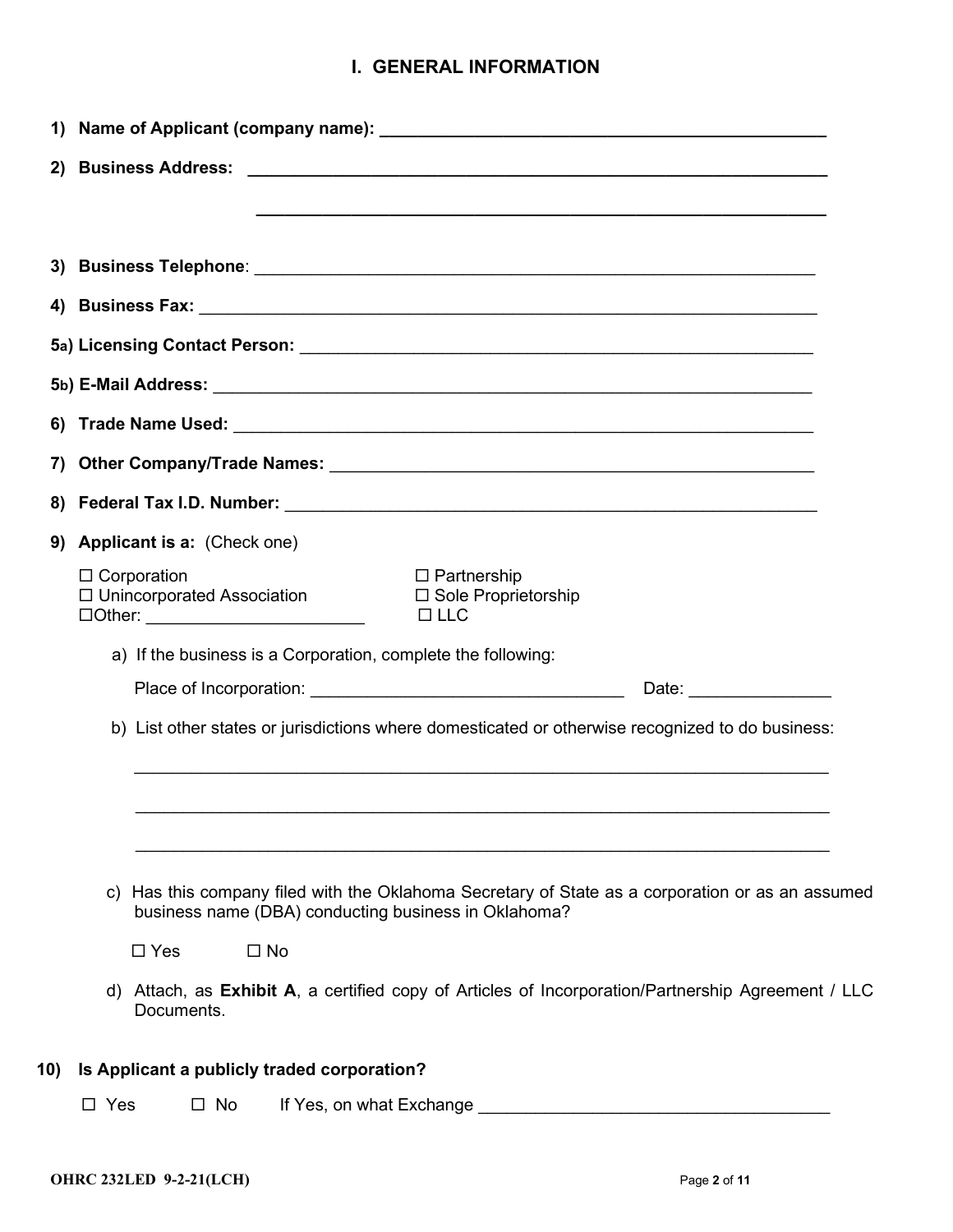11) For each sole proprietor, principal stockholder (10% or greater) or principal owner of an unincorporated association (10% or greater) provide the following information.

| <b>Full Name</b> | <b>City, State, Country of Residence</b> |
|------------------|------------------------------------------|
|                  |                                          |
|                  |                                          |
|                  |                                          |
|                  |                                          |
|                  |                                          |

12) For each Officer and/or Director of the corporation, each member of an LLC, or each partner of a partnership, provide the following information.

| <b>Full Name and Position Held</b> | <b>City, State, Country of Residence</b> |
|------------------------------------|------------------------------------------|
|                                    |                                          |
|                                    |                                          |
|                                    |                                          |
|                                    |                                          |
|                                    |                                          |
|                                    |                                          |

## 13) For the Applicant and its parent corporation or any other intermediary affiliate, if any, provide the following:

a) For each criminal proceeding in which Applicant, parent corporation or any other intermediary affiliate is or has been a party, provide the following information:

| <b>Jurisdiction</b> | <b>Case Number</b> | <b>Violation(s) Charged</b> | <b>Disposition</b> |
|---------------------|--------------------|-----------------------------|--------------------|
|                     |                    |                             |                    |
|                     |                    |                             |                    |
|                     |                    |                             |                    |
|                     |                    |                             |                    |

### For each case listed above, provide certified copies of the charge and disposition documents.

b) For each civil law suit or administrative or regulatory action in which Applicant, parent corporation or any other intermediary affiliate is or has been a party, provide the following information:

| <b>Jurisdiction</b> | <b>Case Number</b> | <b>Disposition</b> |
|---------------------|--------------------|--------------------|
|                     |                    |                    |
|                     |                    |                    |
|                     |                    |                    |
|                     |                    |                    |

For each action, provide copies of the complaint or petition and final judgment, orders, decrees or settlement documents.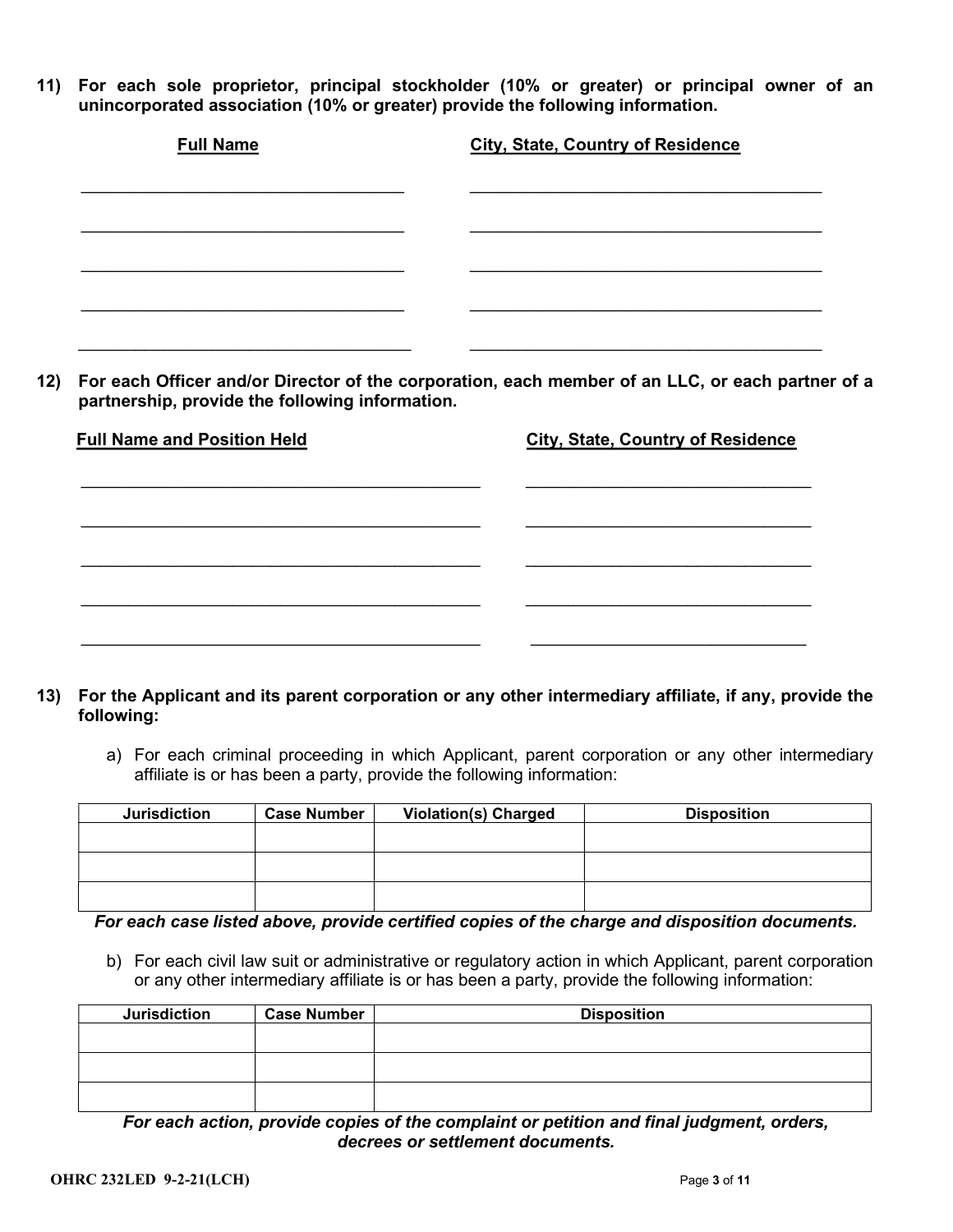- c) For each jurisdiction in which Applicant, parent corporation or any other intermediary affiliate has been incorporated, domesticated or otherwise recognized to do business, provide evidence of good standing.
- d) Provide a copy of Applicant's last three (3) years federal tax returns.

## 14) Attach the following documents:

- a) Attach, as **Exhibit B**, the most recent audited financial statement reflecting the Applicant's current assets (including investments in affiliated entities), loans and advance receivable, fixed assets and current liabilities, including loans and advance payable and long-term debt and equity.
- b) Attach, as **Exhibit C**, audited financial statements for the past two  $(2)$  years.
- c) As Exhibit D, provide balance sheets and profit and loss statements for the three (3) Fiscal Years immediately preceding this application date OR if the period of organization is less than three (3) years, provide balance sheets and profit and loss statements for the period of organization. If the period of organization is less than one full Fiscal Year OR if the organization acquires or is to acquire the majority of its assets within the current Fiscal Year, financial information for the current Fiscal Year must be provided in the exhibit.
- d) Attach, as Exhibit E, the Applicant's most recent Annual Report.
- e) Provide, as Exhibit F, the following information for all of Applicant's bank account(s) and complete a Request for Financial Records and Release From Liability form (Page 12) for each financial institution.
	- 1. Name and address of bank
	- 2. Name of account holder and account number
	- 3. Bank's telephone number
	- 4. Bank's e-mail address
- f) Provide, as Exhibit G, the following information for all of Applicant's outstanding loans and complete a Request for Financial Records and Release From Liability form (Page 12) for each lender.
	- 1. Name and address of lender
	- 2. Name of debtor and account/loan number
	- 3. Original loan amount and current outstanding balance
	- 4. Lender's telephone number
	- 5. Lender's e-mail address
- 15) Has the Applicant, the applicant's parent company or any other intermediary affiliate of applicant ever filed a bankruptcy petition, had such a petition filed against it, or had a receiver, fiscal agent, trustee, reorganization trustee or similar person appointed for it?

| $\Box$ Yes | □ No |
|------------|------|
|------------|------|

| <b>Jurisdiction</b> | <b>Case Number</b> | <b>Disposition</b> |
|---------------------|--------------------|--------------------|
|                     |                    |                    |
|                     |                    |                    |
|                     |                    |                    |
|                     |                    |                    |
|                     |                    |                    |

For each bankruptcy proceeding above, attach copies of Final Orders, Decrees, and/or Judgments.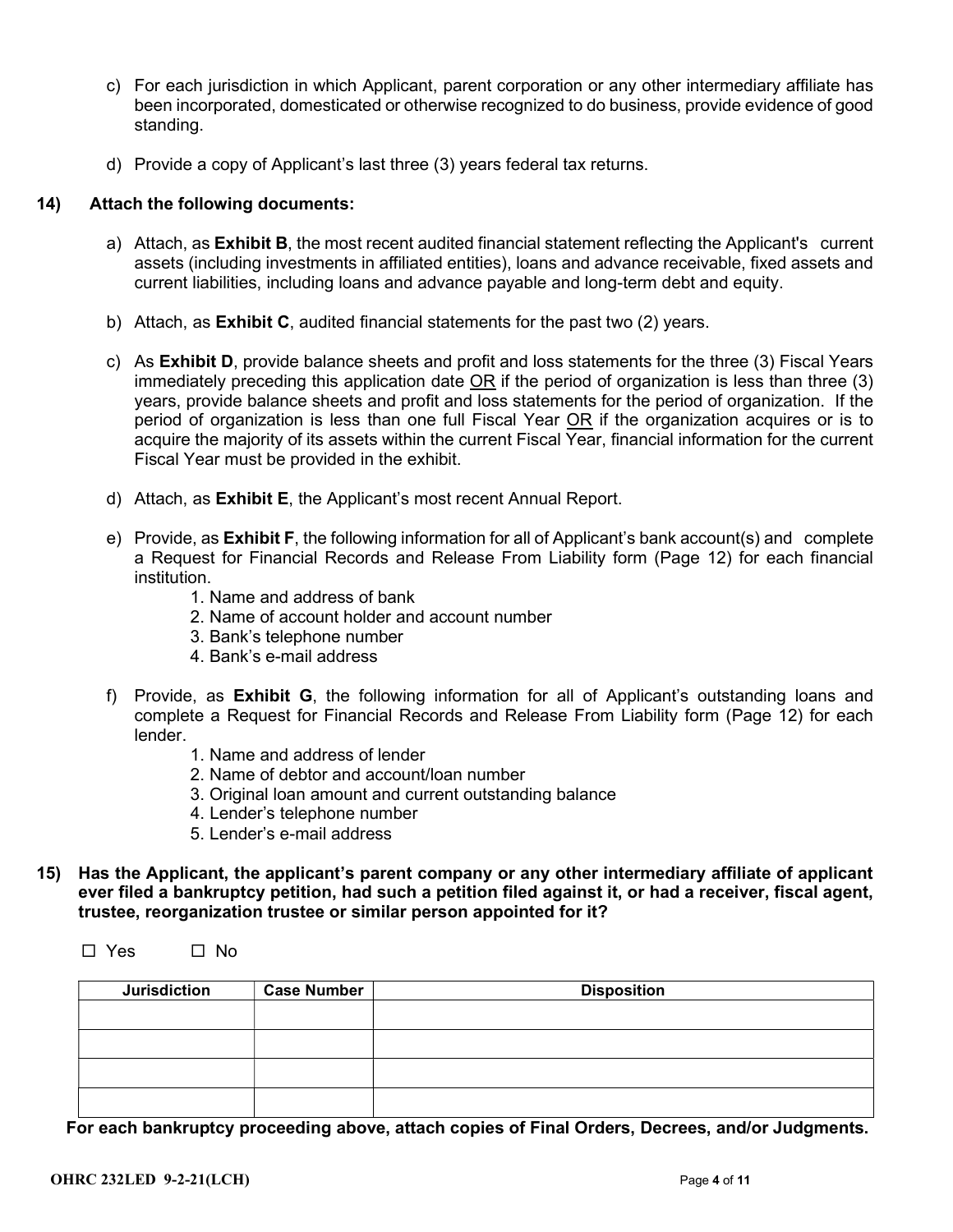16) Does the Applicant, the applicant's parent company or any other intermediary affiliate of applicant now own, has it ever owned, or does it otherwise derive a benefit from, assets held outside the United States, whether held in the business' name or other name, on its behalf or for another entity, or through other business entities, or in trust, or in any other fashion or status?

 $\Box$  Yes  $\Box$  No

If yes, provide details on a separate sheet.

17) Has the Applicant ever held a financial interest in a gambling venture, including but not limited to, a racetrack, dog track, lottery, casino, bookmaking operation, or pari-mutuel operation?

 $\Box$  Yes  $\Box$  No

If yes, list all businesses below.

| <b>Name of Business</b> | <b>Address</b> | Dates of operation |
|-------------------------|----------------|--------------------|
|                         |                |                    |
|                         |                |                    |
|                         |                |                    |
|                         |                |                    |

18) Has the Applicant ever been the subject of any settlement, order, judgment or decree of any federal or state authority barring, suspending, or otherwise limiting its right to engage in any professional or business practice or activity?

 $\square$  Yes  $\square$  No

If yes, attach, as Exhibit H, a copy of the Order, Judgment, Decree or Settlement.

- 19) Has the Applicant ever been the subject of any order, settlement, judgment or decree of any court of competent jurisdiction permanently or temporarily enjoining its right to engage in any professional or business practice or activity?
	- $\Box$  Yes  $\Box$  No

If yes, attach, as Exhibit I, a copy of the Order, Judgment, Decree or Settlement.

20) Do you know of any economic interest held in your business by any person employed by the State of Oklahoma or who is an official of the State of Oklahoma?

 $\_$  , and the set of the set of the set of the set of the set of the set of the set of the set of the set of the set of the set of the set of the set of the set of the set of the set of the set of the set of the set of th

 $\Box$  Yes  $\Box$  No

If yes, provide name, address, phone number and position held.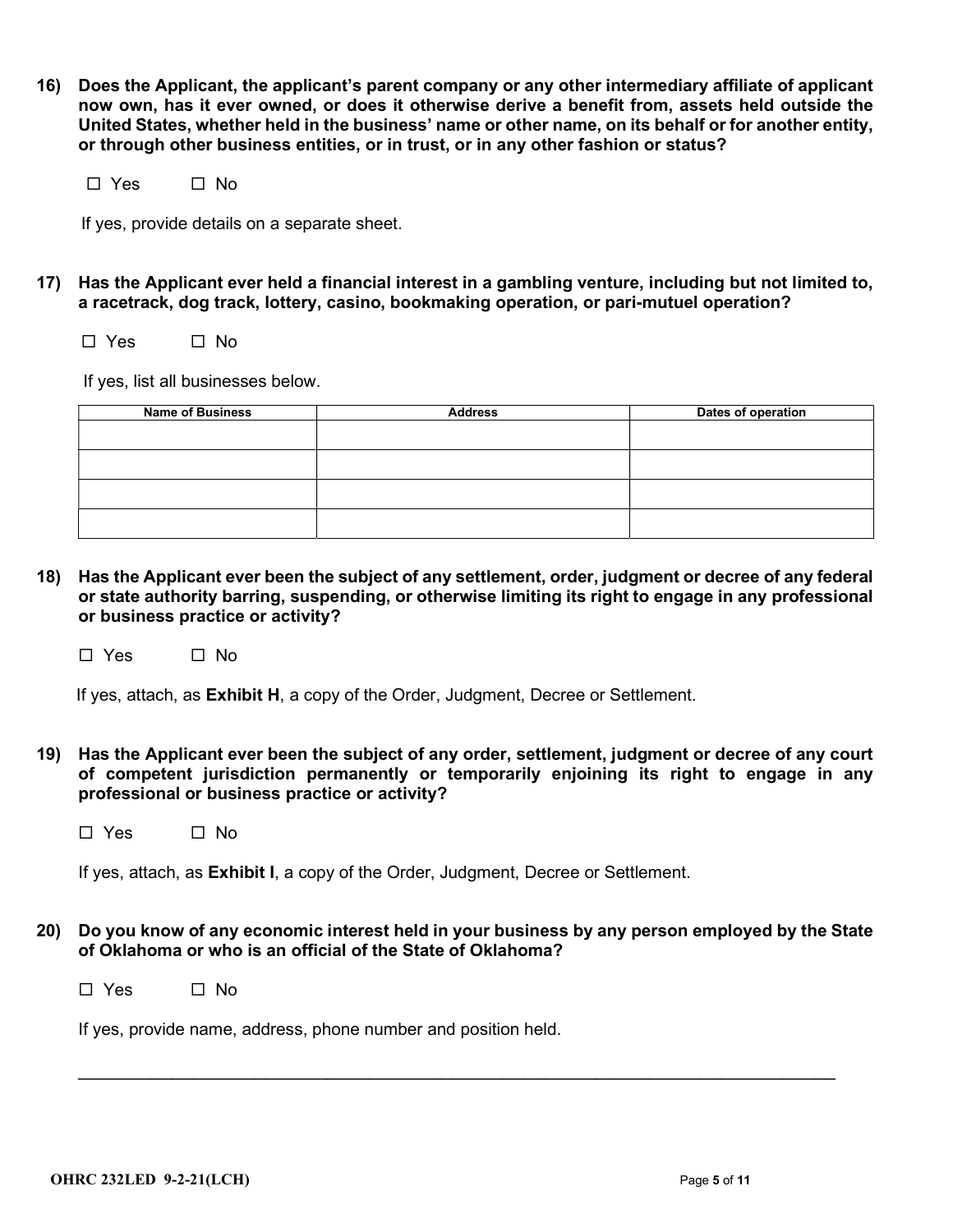## II. GENERAL OPERATION HISTORY

## 21) Applicant must provide the following information for each of the last three (3) years:

| a) Address of main office:                                                                                                                                                                                                                                                                                     |                                                                                                                                                                                                                                                                                                                |
|----------------------------------------------------------------------------------------------------------------------------------------------------------------------------------------------------------------------------------------------------------------------------------------------------------------|----------------------------------------------------------------------------------------------------------------------------------------------------------------------------------------------------------------------------------------------------------------------------------------------------------------|
|                                                                                                                                                                                                                                                                                                                |                                                                                                                                                                                                                                                                                                                |
|                                                                                                                                                                                                                                                                                                                |                                                                                                                                                                                                                                                                                                                |
| $20$ $\qquad$ :                                                                                                                                                                                                                                                                                                |                                                                                                                                                                                                                                                                                                                |
| b) Addresses of all satellite offices, if any:                                                                                                                                                                                                                                                                 |                                                                                                                                                                                                                                                                                                                |
|                                                                                                                                                                                                                                                                                                                |                                                                                                                                                                                                                                                                                                                |
| $20$ $\qquad$ :                                                                                                                                                                                                                                                                                                |                                                                                                                                                                                                                                                                                                                |
| $20$ $\frac{1}{20}$ $\frac{1}{20}$ $\frac{1}{20}$ $\frac{1}{20}$ $\frac{1}{20}$ $\frac{1}{20}$ $\frac{1}{20}$ $\frac{1}{20}$ $\frac{1}{20}$ $\frac{1}{20}$ $\frac{1}{20}$ $\frac{1}{20}$ $\frac{1}{20}$ $\frac{1}{20}$ $\frac{1}{20}$ $\frac{1}{20}$ $\frac{1}{20}$ $\frac{1}{20}$ $\frac{1}{20}$ $\frac{1}{2$ |                                                                                                                                                                                                                                                                                                                |
| c) Number of full-time employees:                                                                                                                                                                                                                                                                              |                                                                                                                                                                                                                                                                                                                |
|                                                                                                                                                                                                                                                                                                                | $20$ $\frac{1}{20}$ $\frac{1}{20}$ $\frac{1}{20}$ $\frac{1}{20}$ $\frac{1}{20}$ $\frac{1}{20}$ $\frac{1}{20}$ $\frac{1}{20}$ $\frac{1}{20}$ $\frac{1}{20}$ $\frac{1}{20}$ $\frac{1}{20}$ $\frac{1}{20}$ $\frac{1}{20}$ $\frac{1}{20}$ $\frac{1}{20}$ $\frac{1}{20}$ $\frac{1}{20}$ $\frac{1}{20}$ $\frac{1}{2$ |
|                                                                                                                                                                                                                                                                                                                | $20$ : $\frac{1}{20}$ : $\frac{1}{20}$ : $\frac{1}{20}$ : $\frac{1}{20}$ : $\frac{1}{20}$ : $\frac{1}{20}$ : $\frac{1}{20}$ : $\frac{1}{20}$ : $\frac{1}{20}$ : $\frac{1}{20}$ : $\frac{1}{20}$ : $\frac{1}{20}$ : $\frac{1}{20}$ : $\frac{1}{20}$ : $\frac{1}{20}$ : $\frac{1}{20}$ : $\frac{1}{$             |

## III. HISTORY OF LICENSING

22) List below the name, address, phone number and e-mail address of all states, countries and/or certifying entities which have issued you a license or certificate to do business for the last three (3) years. Provide, as Exhibit J, a copy of each license or certification received.

| Name & Address of Entity & Type of License | <b>Phone Number</b> | <b>E-mail Address</b> |
|--------------------------------------------|---------------------|-----------------------|
|                                            |                     |                       |
|                                            |                     |                       |
|                                            |                     |                       |
|                                            |                     |                       |
|                                            |                     |                       |
|                                            |                     |                       |
|                                            |                     |                       |
|                                            |                     |                       |
|                                            |                     |                       |
|                                            |                     |                       |
|                                            |                     |                       |
|                                            |                     |                       |
|                                            |                     |                       |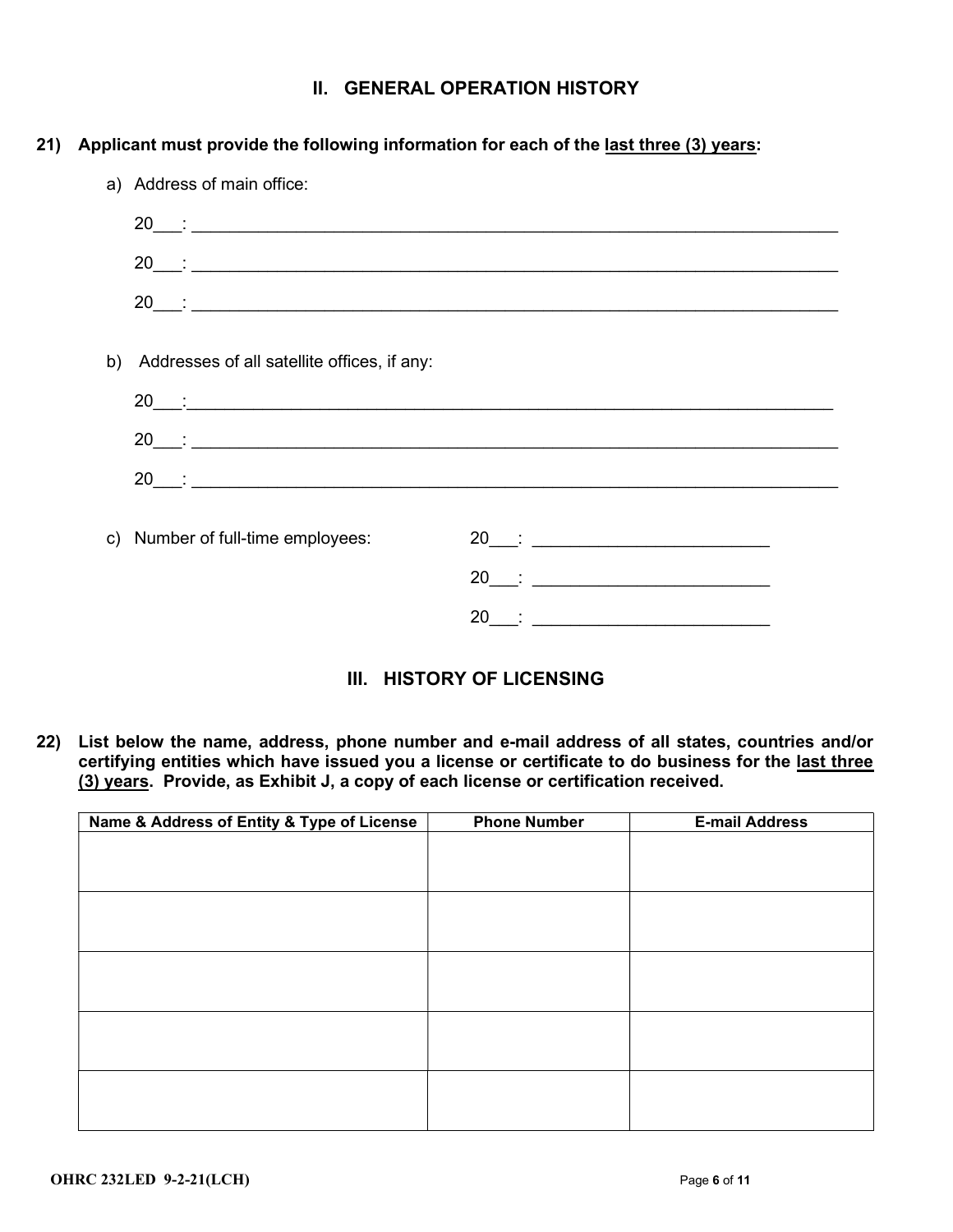23) Provide the following information, for the last three (3) years, for each entity that you paid over \$500,000 for goods and/or services. Please distinguish between purchasing and leasing.

| <b>Name &amp; Address of Entity</b> | <b>Phone Number</b> | <b>E-mail Address</b> |
|-------------------------------------|---------------------|-----------------------|
|                                     |                     |                       |
|                                     |                     |                       |
|                                     |                     |                       |
|                                     |                     |                       |
|                                     |                     |                       |
|                                     |                     |                       |
|                                     |                     |                       |
|                                     |                     |                       |
|                                     |                     |                       |
|                                     |                     |                       |
|                                     |                     |                       |
|                                     |                     |                       |
|                                     |                     |                       |
|                                     |                     |                       |
|                                     |                     |                       |
|                                     |                     |                       |
|                                     |                     |                       |
|                                     |                     |                       |
|                                     |                     |                       |
|                                     |                     |                       |

For each entity listed above, provide copies of all contracts relating to services provided.

24) Provide the following information, for the last three (3) years, for each entity that paid you \$500,000 or more for goods and/or services. Please distinguish between purchasing and leasing.

| <b>Name &amp; Address of Entity</b> | <b>Phone Number</b> | <b>E-mail Address</b> |
|-------------------------------------|---------------------|-----------------------|
|                                     |                     |                       |
|                                     |                     |                       |
|                                     |                     |                       |
|                                     |                     |                       |
|                                     |                     |                       |
|                                     |                     |                       |
|                                     |                     |                       |
|                                     |                     |                       |
|                                     |                     |                       |
|                                     |                     |                       |
|                                     |                     |                       |
|                                     |                     |                       |
|                                     |                     |                       |
|                                     |                     |                       |
|                                     |                     |                       |
|                                     |                     |                       |
|                                     |                     |                       |

For each entity listed above, provide copies of all contracts relating to services provided.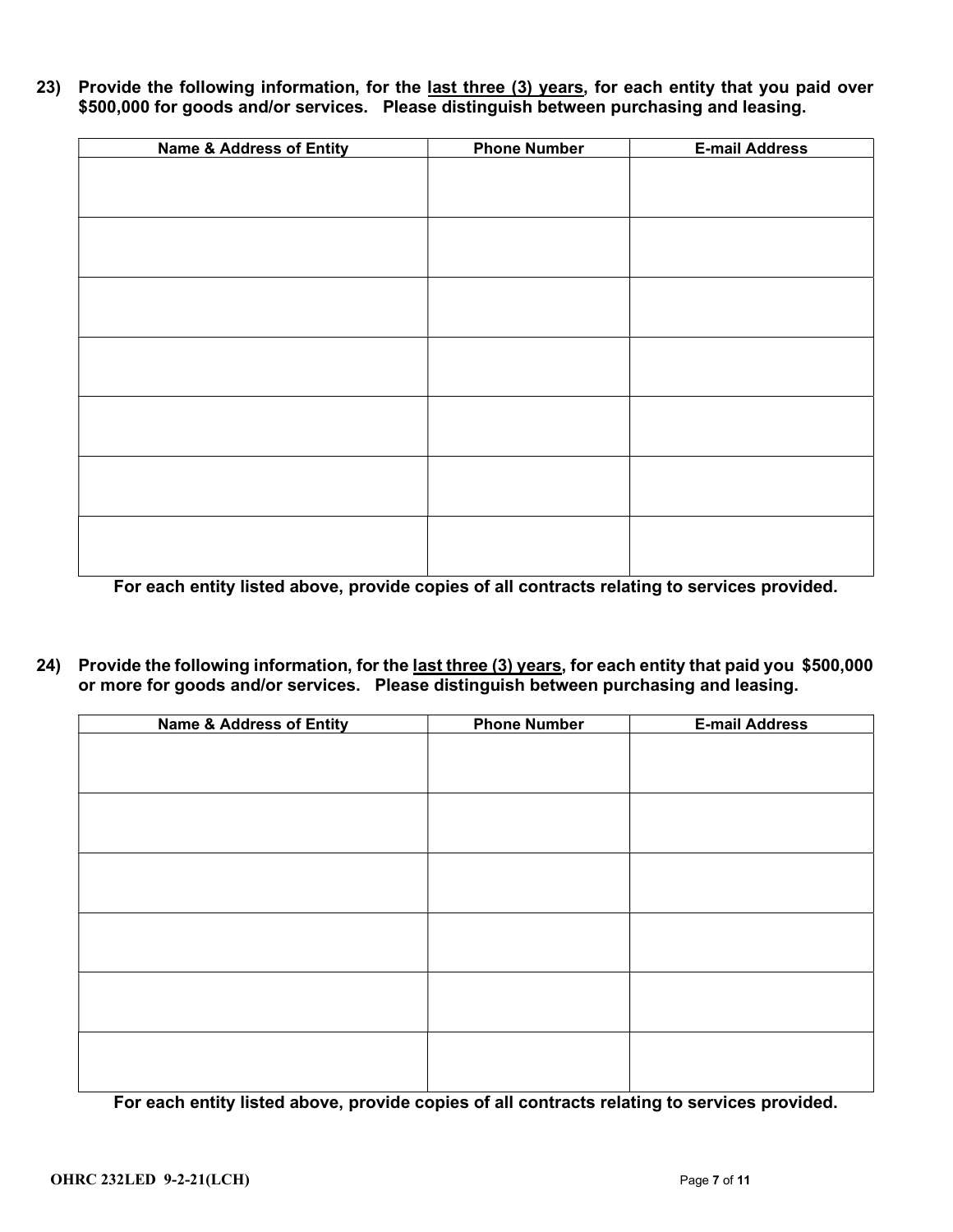25) Provide the following information, for the last three (3) years, for each testing or regulatory entity that has approved your gaming machine(s) or device(s).

| <b>Name &amp; Address of Entity</b> | <b>Phone Number</b> |  |
|-------------------------------------|---------------------|--|
|                                     |                     |  |
|                                     |                     |  |
|                                     |                     |  |
|                                     |                     |  |
|                                     |                     |  |
|                                     |                     |  |
|                                     |                     |  |
|                                     |                     |  |
|                                     |                     |  |
|                                     |                     |  |
|                                     |                     |  |
|                                     |                     |  |
|                                     |                     |  |
|                                     |                     |  |
|                                     |                     |  |
|                                     |                     |  |
|                                     |                     |  |
|                                     |                     |  |

For each entity listed above, provide copies of all approvals.

- 26) Provide a current organizational chart of your entire company.
- 27) Indicate the racetrack/casino gaming licensees that you will be vending to, and the services and/or equipment that will be provided.
	- Remington Park: \_\_\_\_\_\_\_\_\_\_\_\_\_\_\_\_\_\_\_\_\_\_\_\_\_\_\_\_\_\_\_\_\_\_\_\_\_\_\_\_\_\_\_\_\_\_\_\_\_\_\_\_\_\_\_\_\_\_\_\_\_\_\_\_\_\_
	- Will Rogers Downs: \_\_\_\_\_\_\_\_\_\_\_\_\_\_\_\_\_\_\_\_\_\_\_\_\_\_\_\_\_\_\_\_\_\_\_\_\_\_\_\_\_\_\_\_\_\_\_\_\_\_\_\_\_\_\_\_\_\_\_\_\_\_\_\_
- 28) Oklahoma Workers' Compensation Act Compliance: Will any employees of your company be performing any work or service on-site at any time at any racetrack or casino under OHRC regulation?

□ Yes □ No

If "YES," provide the following details AND attach a copy of the appropriate Certificate(s) of Insurance to this application.

| Agent's area code and phone: (i) and in the set of the set of the set of the set of the set of the set of the set of the set of the set of the set of the set of the set of the set of the set of the set of the set of the se |
|--------------------------------------------------------------------------------------------------------------------------------------------------------------------------------------------------------------------------------|
| Expiration: Expiration:                                                                                                                                                                                                        |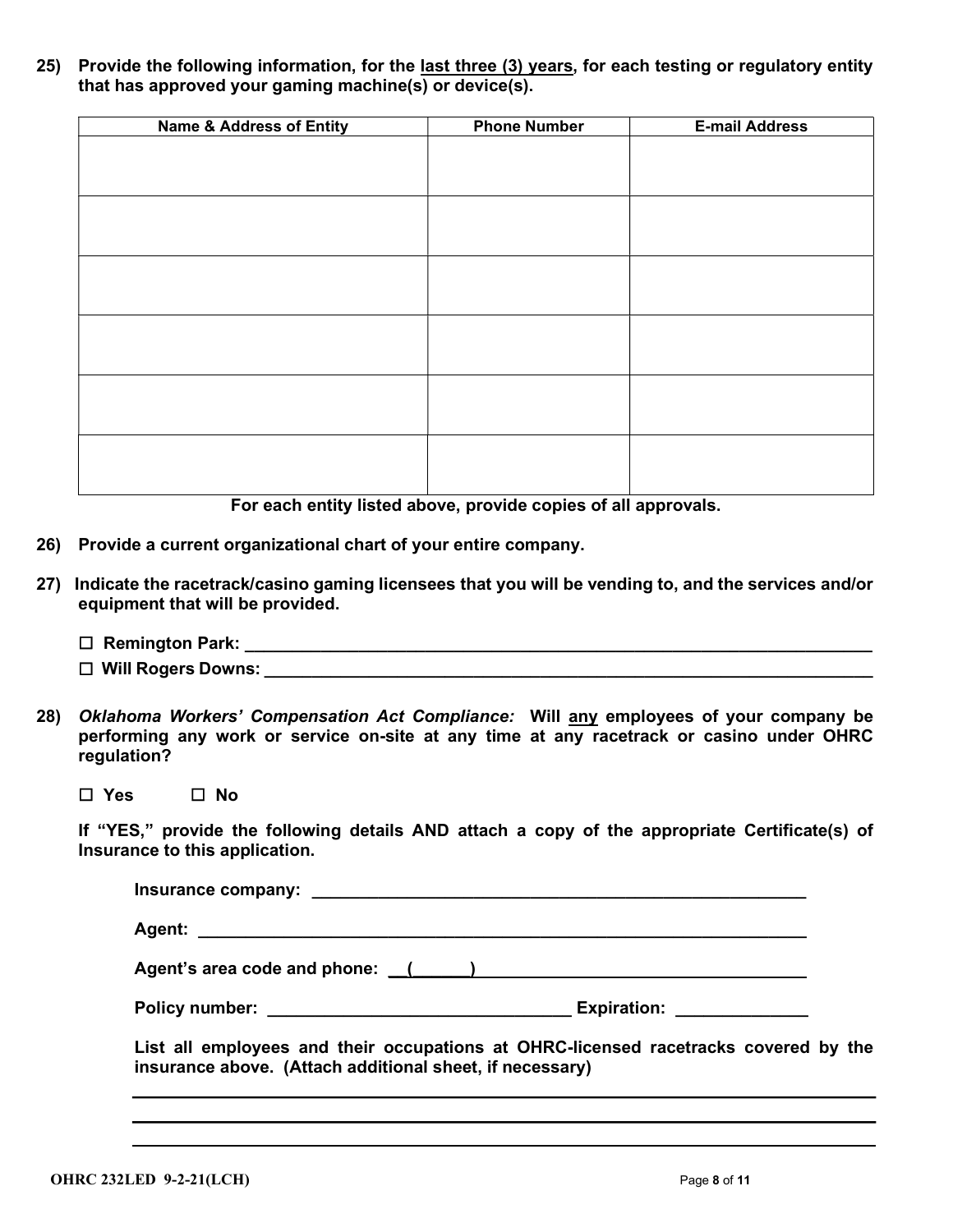If "NO," I hereby certify that I have no employees at an OHRC-licensed racetrack which would subject me to liability under Workers' Compensation Laws of the State of Oklahoma; and if, at a later date, facts change to subject me to any such liability, I shall immediately notify the Commission and furnish evidence of security for such liability, all as provided by the Rules of Racing of the Oklahoma Horse Racing Commission.

OHRC RULES REQUIRE: No person may be licensed in any capacity in which such person acts as the employer of any other licensee upon the racetrack enclosure operated by an organization licensee at any time during the calendar year for which the organization license has been issued, unless his/her liability for Workers' Compensation has been secured in accordance with the Workers' Compensation Act of the State of Oklahoma and until a Certificate of Insurance or other appropriate evidence of self-insurance evidencing such security for liability is provided to the Commission. Should any such required security for liability for Workers' Compensation be cancelled or terminated, any license held by such person may be subject to summary suspension and may be grounds for revocation of the license. If a license applicant or licensee certifies that she has no employees that would subject him/her to liability for Workers' Compensation, s/he may be licensed until such time as s/he has employees, then s/he must inform the Commission of such employee(s) and furnish a Certificate of Insurance or other appropriate evidence of self-insurance evidencing that the employee(s) are covered by Workers' Compensation Insurance.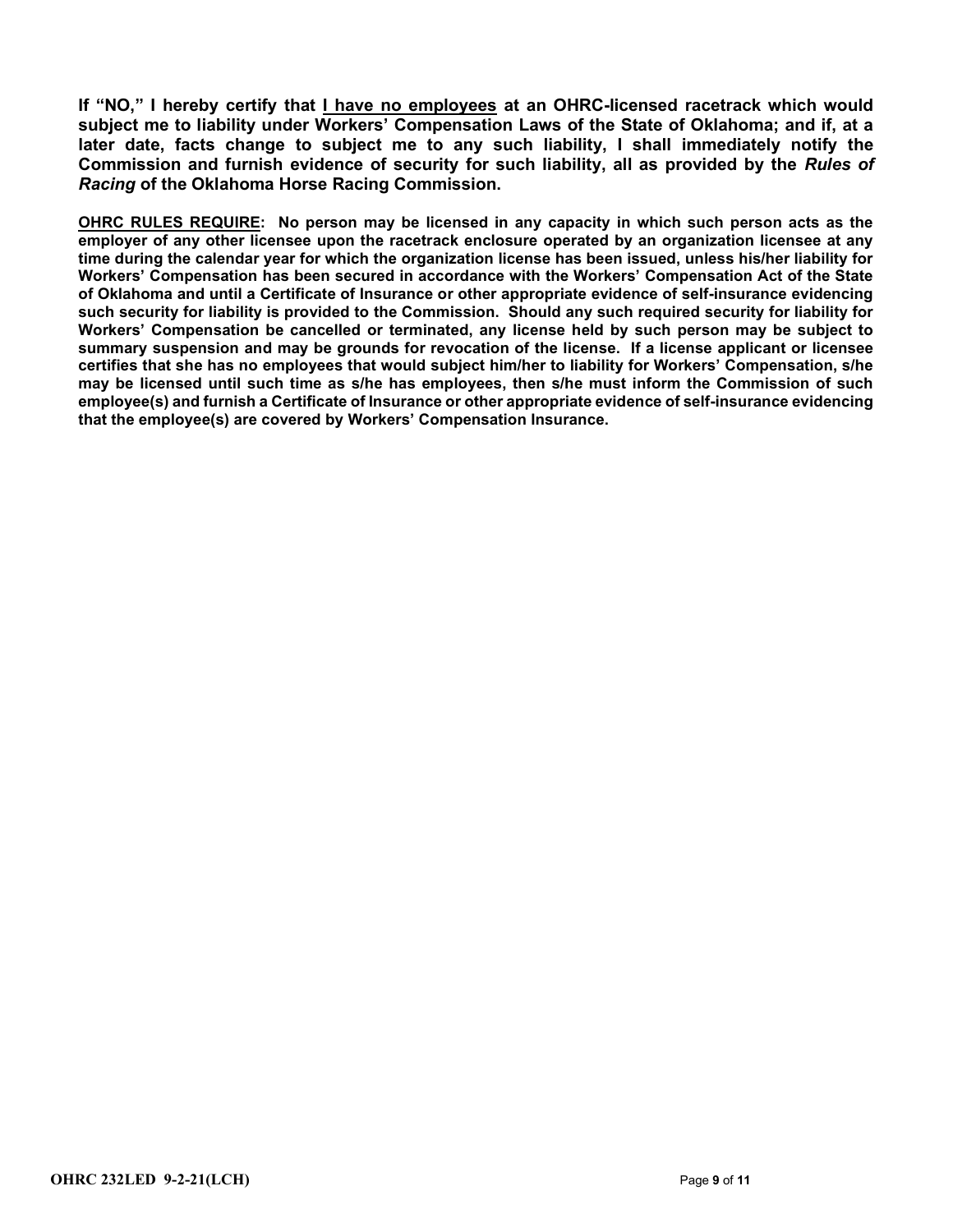# IV. AFFIRMATION & CONSENT

 $I$ ,  $\blacksquare$ 

 Printed Name Applicant, state under penalty of perjury that the statements, attachments and supporting documents in this Application are true and correct to the best of my knowledge and belief, and that this statement is executed with the knowledge that misrepresentation or failure to reveal information requested may be deemed sufficient cause for refusal to issue a license by the State of Oklahoma. Further, I am aware that later discovery of an omission or misrepresentation made in the Application may be grounds for the denial of a license or the revocation of the license. I am voluntarily submitting this application on behalf of the Applicant to the Oklahoma Horse Racing Commission under oath with full knowledge that I may be charged with perjury or other crimes for intentional omissions and misrepresentations pursuant to Oklahoma law. I further consent to any background investigation necessary to determine the present and continuing suitability of the Applicant and that this consent not only applies during the application period but also continues as long as the Applicant holds an Oklahoma license. I understand that further information may be requested of the Applicant in regard to this application, and the Applicant agrees to supply such information upon request.

| Applicant's Business Name                                                            | Trade Name (DBA)     |  |
|--------------------------------------------------------------------------------------|----------------------|--|
| Printed Full Legal Name of Agent                                                     | Agent's Title        |  |
| Signature                                                                            | Date                 |  |
|                                                                                      | SS:                  |  |
|                                                                                      |                      |  |
| Subscribed and sworn to before me this _______ day of _________________________, 20_ |                      |  |
| (SEAL)                                                                               |                      |  |
|                                                                                      | <b>Notary Public</b> |  |
|                                                                                      |                      |  |
| My Commission Expires: Value 2014                                                    |                      |  |